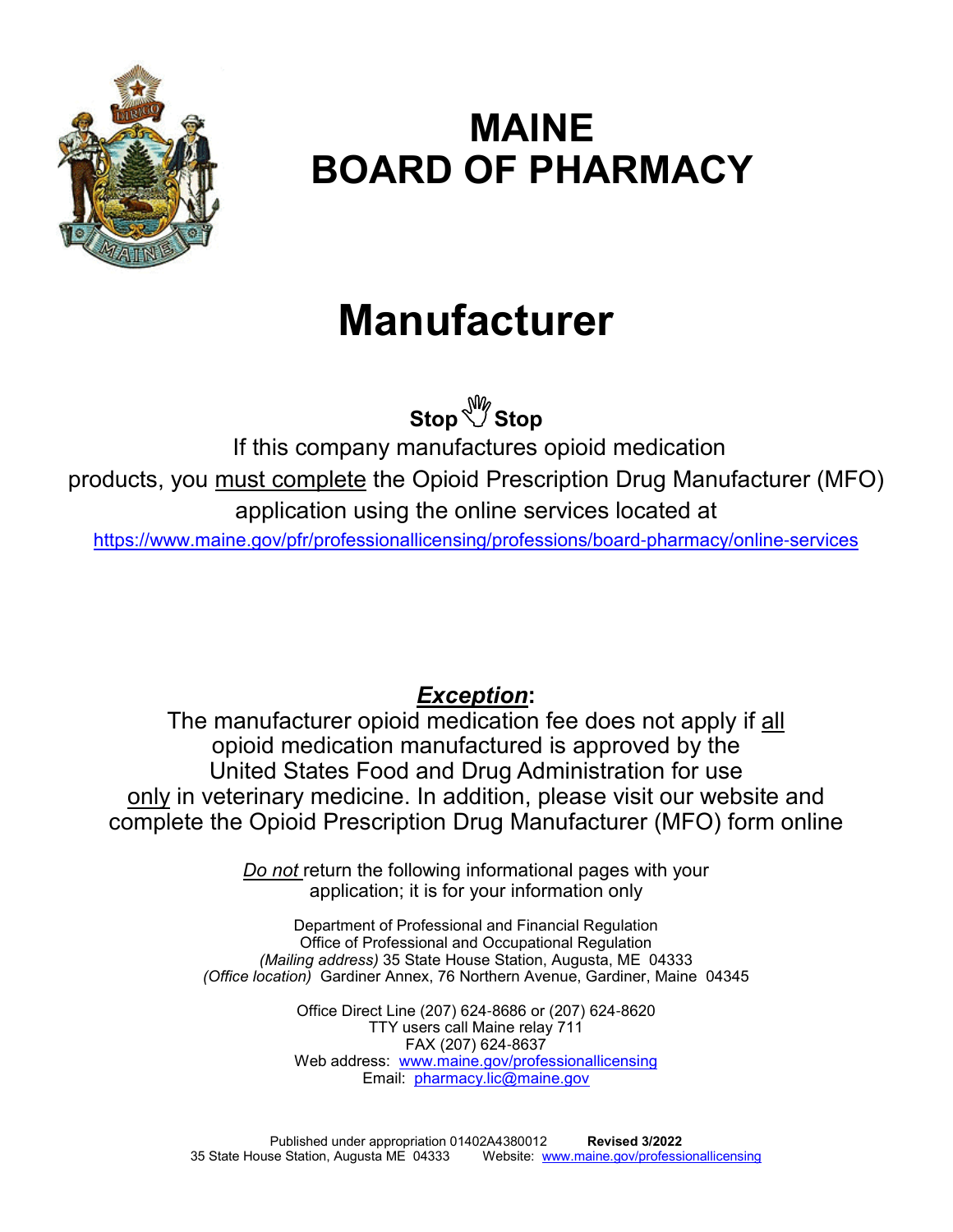#### **INFORMATIONAL**

 $\checkmark$  Receipt of your application does not constitute entitlement to distribute your product in any manner into Maine until such time as a license has been issued. While applications are logged in as 'pending' this does not mean a license has been issued.

**You must hold an ACTIVE license in order for your prescription products to be shipped into Maine.** Your application may be subject to denial or discipline imposed as a condition to licensure if you ship into Maine prior to licensure.

- $\checkmark$  Processing time depends greatly on the completeness of your application. Applications that are incomplete and/or missing supporting documents may be returned where you will be required to reapply and pay a new fee. PLEASE FILE A COMPLETE APPLICATION TOGETHER WITH ALL SUPPORTING DOCUMENTS REQUIRED.
- $\checkmark$  Please visit our website if you wish to monitor progress. If your application status appears as Pending, this means that your application was received by this office and it is pending or under review. Once reviewed and if everything about your application is complete and complies with requirements, the license will be issued and the status will show as ACTIVE. If incomplete your application may be returned, which may required you to reapply, together with a new fee. We will attempt to work with you to bring an application to completeness for items that are not expected to require a significant amount of time. We suggest you monitor the website for any communications.
- $\checkmark$  Please refrain from calling our office to "check" on your application status as these calls only serve to slow our ability to review and process applications. Information regarding the status of applications may be found at the Office of Professional and Occupational Regulation's website www.maine.gov/professionallicensing. We appreciate your thoughtful attention to this request.
- $\checkmark$  If there is an urgent need to contact us, please be advised that we will only discuss your application with the contact person named in the application. This is done not only for your protection, but to also avoid complications when multiple individuals are involved and generally lead to miscommunication or misunderstandings. Our goal is to streamline your process, not complicate it.
- $\checkmark$  Once your license is issued it is immediately visible online with an "active" status and you may begin to conduct business in Maine.
- $\checkmark$  Incomplete applications or documents that have been modified or altered in any way, including use of a white out substance will not be accepted and will be returned. Please write your information legibly.

#### **LAW AND BOARD RULE REFERENCE**

Information contained in this application is not a substitute for carefully reviewing applicable laws and rules. You may obtain a copy of the laws and board rules online at www.maine.gov/ professionallicensing—Click on "list of licensed professions", click on "Pharmacy" under "Board of Pharmacy Home" click on "Laws & Rules." Notwithstanding, please pay particular attention to the following:

- 32 MRSA Chapter 117 http://www.mainelegislature.org/legis/statutes/32/title32ch117sec0.html
- Board Rules https://www.maine.gov/sos/cec/rules/02/chaps02.htm#392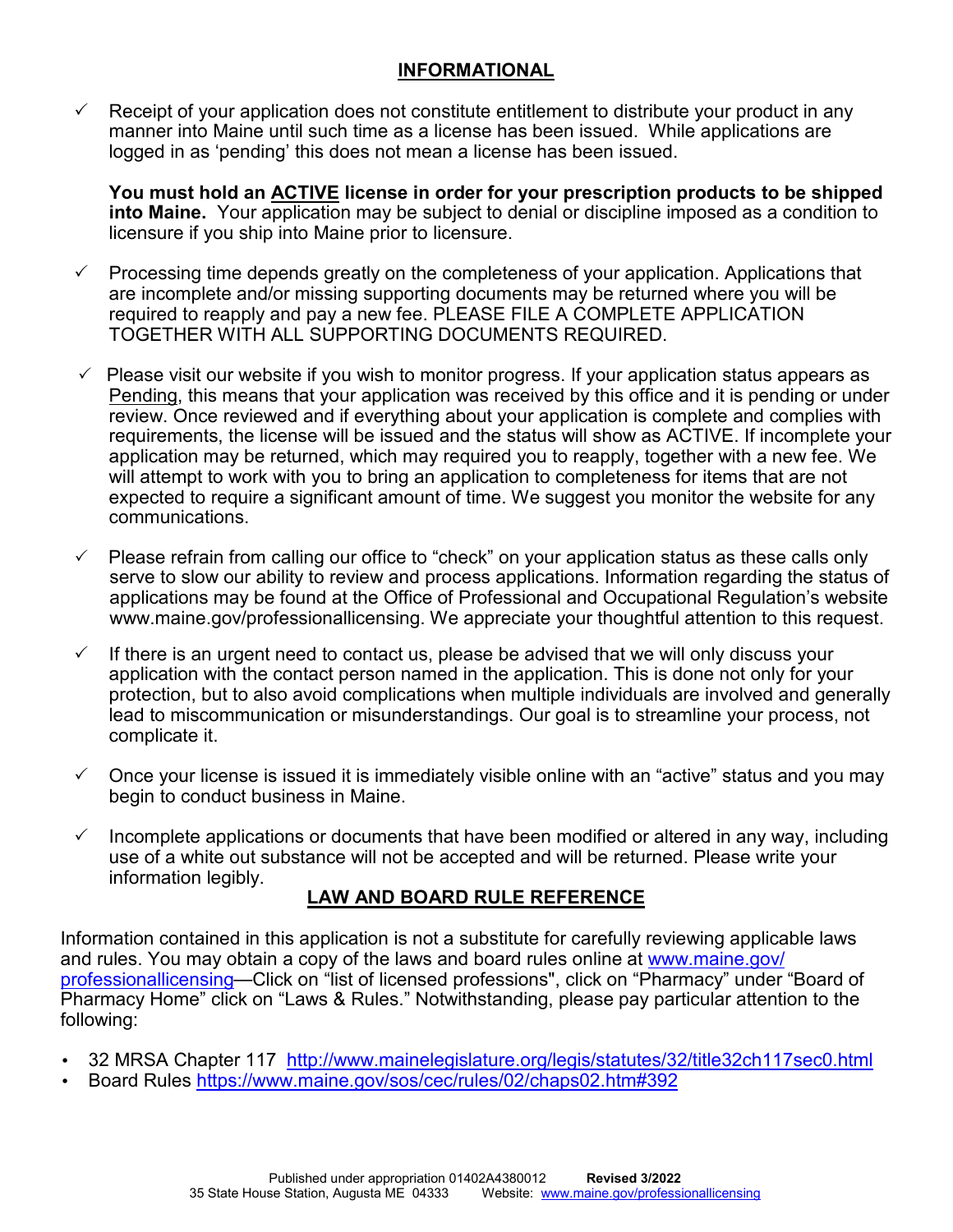#### **READY TO SUBMIT YOUR APPLICATON - CHECK, DID YOU COMPLETE THE APPLICATION FULLY AND INCLUDE ALL NECESSARY ATTACHMENTS/ ENCLOSURES:**

*Do not submit your application unless it is completed fully and all attachments/ enclosures are included.* 

*An incomplete application may be subject to being returned requesting that you file a new fully completed application w/attachments together with a new fee. All fees are non*-*refundable.* 

- $\Rightarrow$  Did you respond to all questions and provide a response to all information requested?
- $\Rightarrow$  Did you affix signatures in all areas noted?
- $\Rightarrow$  Payment is enclosed and is it made payable to Treasurer, State of Maine
- $\Rightarrow$  You must submit a copy of the most recent inspection report from the state in which the facility is located. Contact your State of jurisdiction to obtain a copy if you don't have it, OR, if the State of jurisdiction does not inspect facilities, you must attach a letter from the State of jurisdiction that confirms this. Your application cannot be processed solely on the basis of you saying you do not have a current facility inspection or that your State of jurisdiction does not inspect.
- $\Rightarrow$ Is your company's Organizational Chart demonstrating ownership attached?
- Is a complete list of Jurisdictions licensed attached? *(in the format given in section 6 above)*
- $\Rightarrow$  If there is disciplinary action reported, is a copy of all necessary documents attached?
- $\Rightarrow$  Certificate of Existence or Authority that includes your DBA if applicable from your home state and/or the Maine Secretary of State, whichever applies.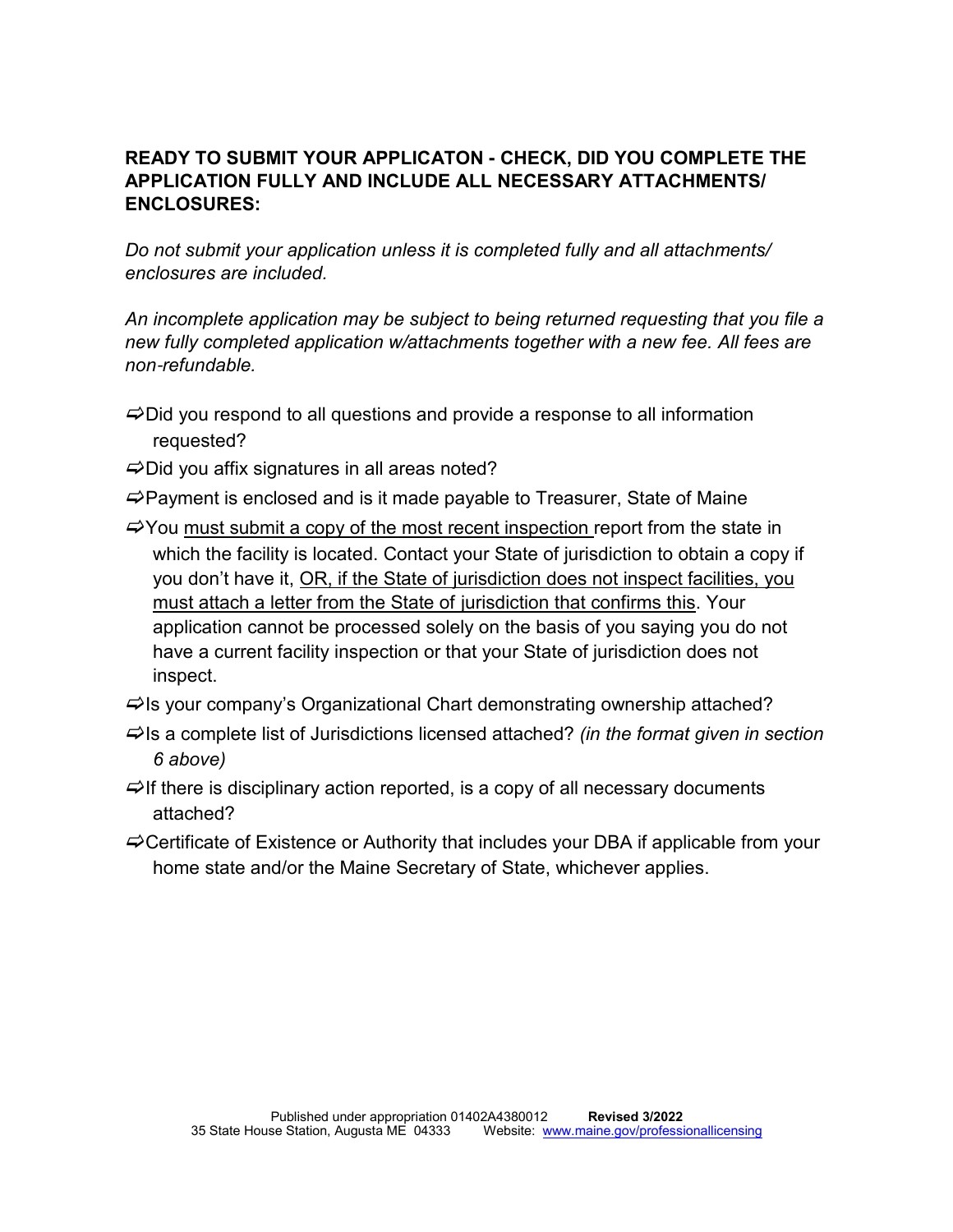

#### **STATE OF MAINE DEPARTMENT OF PROFESSIONAL AND FINANCIAL REGULATION OFFICE OF PROFESSIONAL AND OCCUPATIONAL REGULATION COMPANY APPLICATION**

| APPLICANT INFORMATION (please print)                        |         |       |          |  |  |
|-------------------------------------------------------------|---------|-------|----------|--|--|
| NAME OF MANUFACTURER                                        |         |       |          |  |  |
| <b>FEIN OR SSN</b>                                          |         |       |          |  |  |
| PHYSICAL LOCATION OF THE MANUFACTURING FACILITY<br>(STREET) |         |       |          |  |  |
| (CITY)                                                      | (STATE) | (ZIP) | (COUNTY) |  |  |
| <b>CONTACT ADDRESS</b>                                      |         |       |          |  |  |
| (CITY)                                                      | (STATE) | (ZIP) | (COUNTY) |  |  |
| PHONE #                                                     |         | FAX#  |          |  |  |

| Maine Board of Pharmacy<br>Manufacturer (MF)<br>MF License Fee: \$200.00;<br>(Non Refundable) | Office Use Only:<br>Check #<br>Amount:<br>Cash#<br>Lic. $#$<br><b>Issue Date</b><br>Exp. Date |
|-----------------------------------------------------------------------------------------------|-----------------------------------------------------------------------------------------------|
|                                                                                               | Office Use Only:<br>MF1421 - \$200.00                                                         |

|  | <b>PAYMENT OPTIONS:</b> |  |
|--|-------------------------|--|
|  |                         |  |

| Make checks payable to "Maine State Treasurer" - If you wish to pay by credit card, fill out the following:      |                                                                                                                            |                                  |      |  |  |  |
|------------------------------------------------------------------------------------------------------------------|----------------------------------------------------------------------------------------------------------------------------|----------------------------------|------|--|--|--|
| NAME OF CARDHOLDER (please print)                                                                                | <b>FIRST</b>                                                                                                               | <b>MIDDLE INITIAL</b>            | LAST |  |  |  |
| MAILING ADDRESS OF CARDHOLDER (please print)                                                                     |                                                                                                                            |                                  |      |  |  |  |
|                                                                                                                  | I authorize the Department of Professional and Financial Regulation, Office of Professional and Occupational Regulation to |                                  |      |  |  |  |
| $\vert$ charge my $\Box$ VISA $\Box$ MASTERCARD $\Box$ DISCOVER $\Box$ AMERICAN EXPRESS The following amount: \$ |                                                                                                                            |                                  |      |  |  |  |
| $\Box$ I understand that fees are non-refundable                                                                 |                                                                                                                            |                                  |      |  |  |  |
| Card number:                                                                                                     |                                                                                                                            | <b>Expiration Date</b> mm / yyyy |      |  |  |  |
| <b>SIGNATURE</b><br><b>DATE</b>                                                                                  |                                                                                                                            |                                  |      |  |  |  |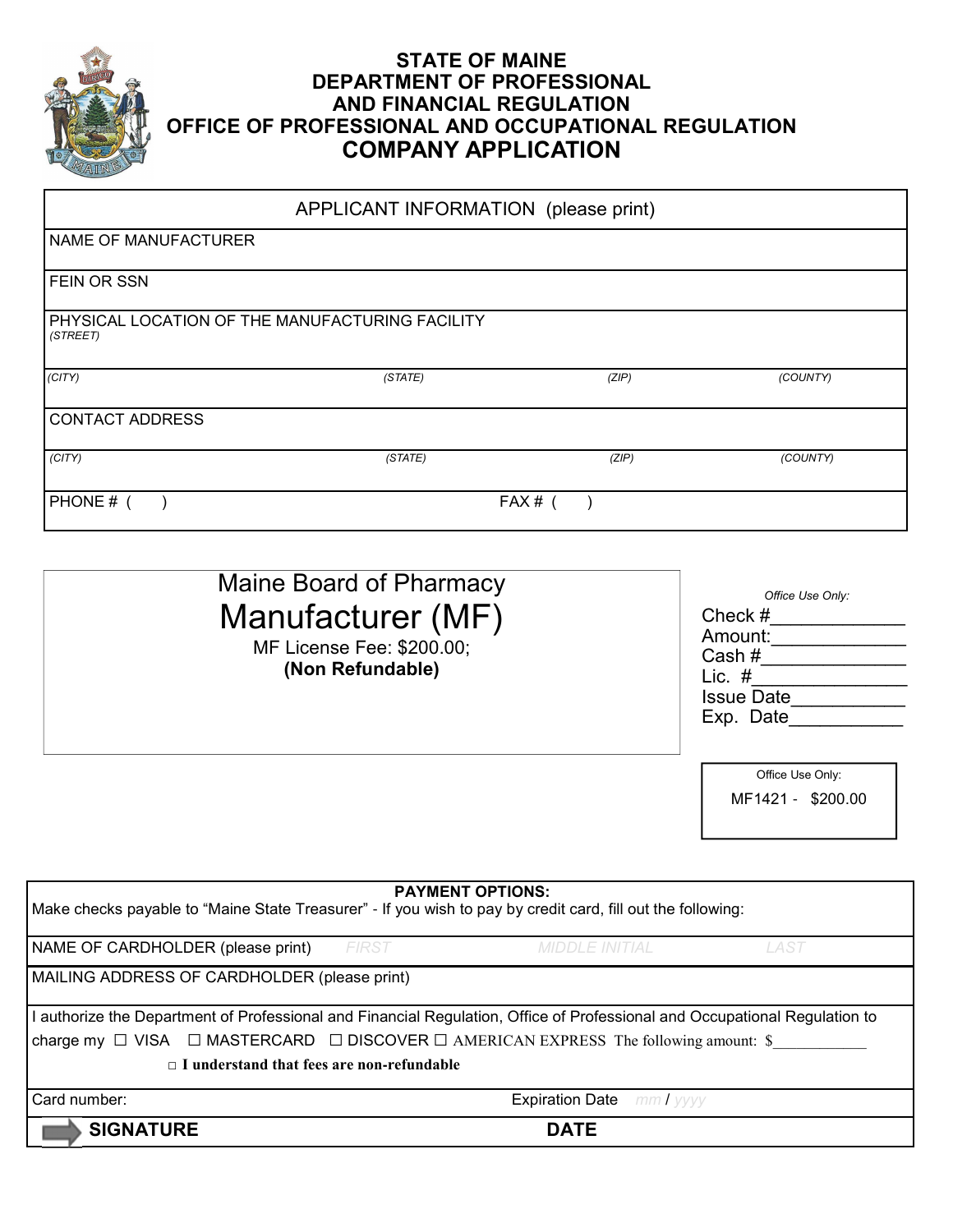#### **SECTION 1: TYPE OF APPLICATION**

#### **□ Initial Application**

**□ Change of Ownership - Important, please read -** Reference 32 MRSA §13752, Sec. 3. A license is not transferrable to another owner and is subject to a new application and license under the new owner(s) before operation may begin and product shipment into Maine.

| □ Maine License No. of Prior Owner(s)<br>Exp. Date |  |
|----------------------------------------------------|--|
|----------------------------------------------------|--|

#### **Date Ownership Changed or Anticipated**:

(You may be requested to demonstrate legal proof of the date of change, please be accurate.)

**□ Change of Location -** A license is not transferrable to a new location and is subject to a new Application. The new location must hold an ACTIVE license before operation can begin at the new Location. *The former location license will be terminated.*

Maine License No. for Prior Location **Exp. Date** Exp. Date

Anticipated Date of Location Change:

#### **SECTION 2: APPLICATION CONTACT PERSON**

*The Owner of the entity may name a contact person assisting in the application process, however, the Owner is responsible for all information required for this application and all supporting documents required.*

| Last Name                                | <b>First Name</b> | Middle Name |
|------------------------------------------|-------------------|-------------|
|                                          |                   |             |
| Contact Person's Title and email address |                   |             |
|                                          |                   |             |

| Name of Manufacturer                                                                                                       |                      |  |  |  |
|----------------------------------------------------------------------------------------------------------------------------|----------------------|--|--|--|
|                                                                                                                            |                      |  |  |  |
| Manufacturer Phone Number<br><b>Fax Number</b>                                                                             | 24-Hour Phone Number |  |  |  |
|                                                                                                                            |                      |  |  |  |
| E-mail Address—License will be emailed to this<br>address                                                                  | <b>Web Address</b>   |  |  |  |
|                                                                                                                            |                      |  |  |  |
| DEA # (Required pursuant to 32 MRSA §13758 (4)), if not Date Executed<br>applicable, you must provide a written statement) |                      |  |  |  |
|                                                                                                                            |                      |  |  |  |
| FDA # (Required pursuant to 32 MRSA $\S$ 13758 (4)), if not  <br>applicable, you must provide a written statement)         | Date Executed        |  |  |  |
|                                                                                                                            |                      |  |  |  |
| All Trade Names or Business Names of the Manufacturer                                                                      |                      |  |  |  |
|                                                                                                                            |                      |  |  |  |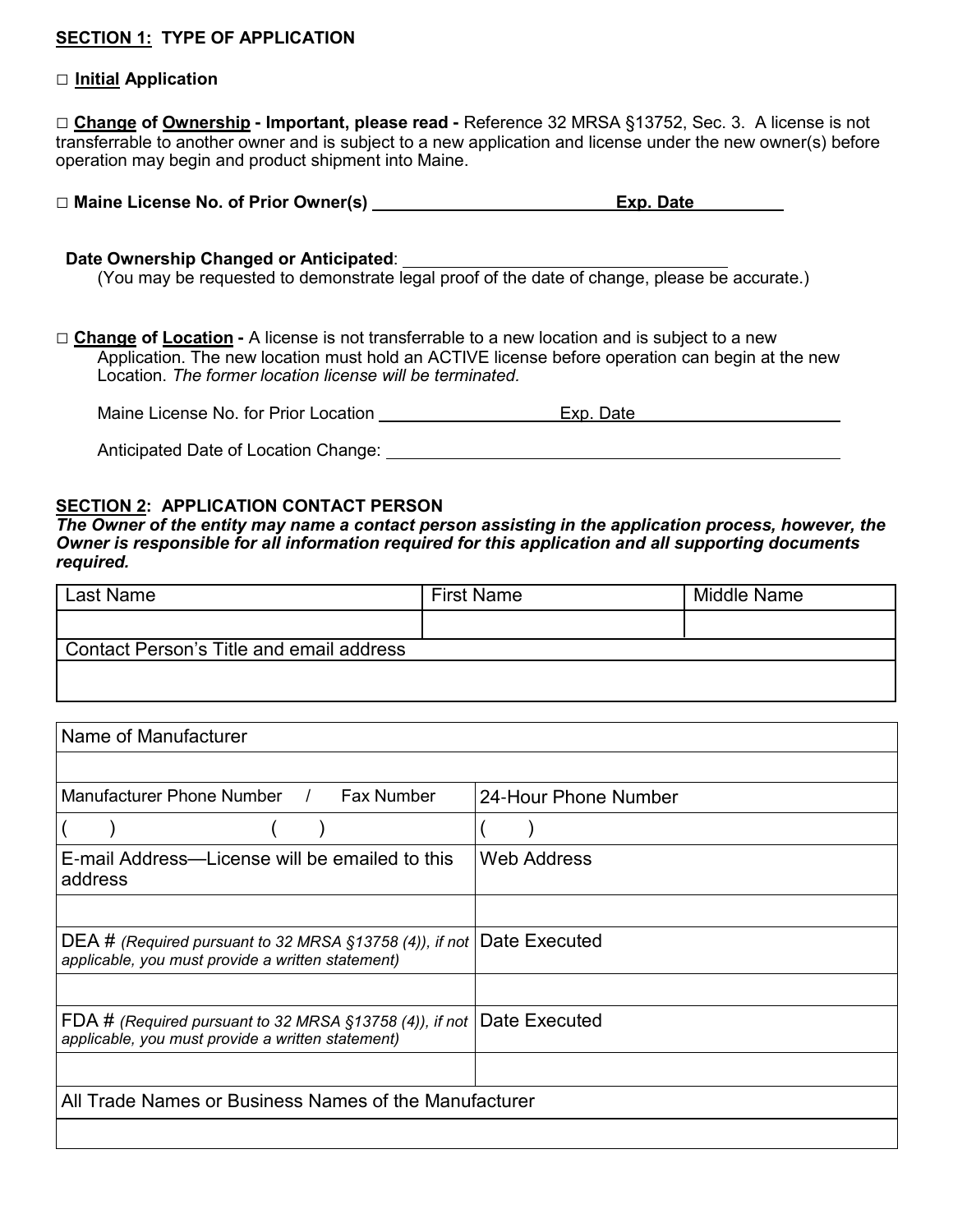#### **SECTION 3: FACILITY CONTACT PERSON**

| <b>Last Name</b>         | <b>First Name</b>                  | <b>Middle Name</b> |          |
|--------------------------|------------------------------------|--------------------|----------|
|                          |                                    |                    |          |
| Title                    |                                    |                    |          |
| <b>Address</b>           | City                               | <b>State</b>       | Zip Code |
|                          |                                    |                    |          |
| 24-Hour Telephone Number | E-mail Address of Facility Contact |                    |          |
|                          |                                    |                    |          |

**SECTION 4: OWNERSHIP.** Please check one and complete the appropriate block below.

#### □ **Sole Proprietor** *(complete section A)*

- □ **Partnership** *(complete section B)*  If your partnership consists of 2 or more corporations, you must submit a list of officers and an organizational chart.
- □ **Corporation and Limited Liability Company** *(complete section C)*  If you are a corporation, you must **submit a Certificate of Existence from the State of origin**. **For Corporations not organized under Maine law, a Certificate of Authority from the Maine Secretary of State is required including assumed name or DBA.** For assistance, call (207) 624-7752. Please be aware the application to file for a certificate of existence is not evidence of having been issued a Certificate of Authority.

| Section A - Sole Proprietor: (Please type or print legibly) |                   |              |                    |          |  |  |
|-------------------------------------------------------------|-------------------|--------------|--------------------|----------|--|--|
| <b>Owner Last Name</b>                                      | <b>First Name</b> |              | <b>Middle Name</b> |          |  |  |
|                                                             |                   |              |                    |          |  |  |
| <b>Social Security Number</b>                               |                   |              |                    |          |  |  |
|                                                             |                   |              |                    |          |  |  |
| <b>Name of Business Entity</b>                              |                   |              |                    |          |  |  |
|                                                             |                   |              |                    |          |  |  |
| <b>Contact Address</b>                                      | <b>City</b>       | <b>State</b> |                    | Zip Code |  |  |
|                                                             |                   |              |                    |          |  |  |
| <b>Telephone Number</b>                                     | Fax Number        |              |                    |          |  |  |
|                                                             |                   |              |                    |          |  |  |
| E-mail Address Website Address                              |                   |              |                    |          |  |  |
|                                                             |                   |              |                    |          |  |  |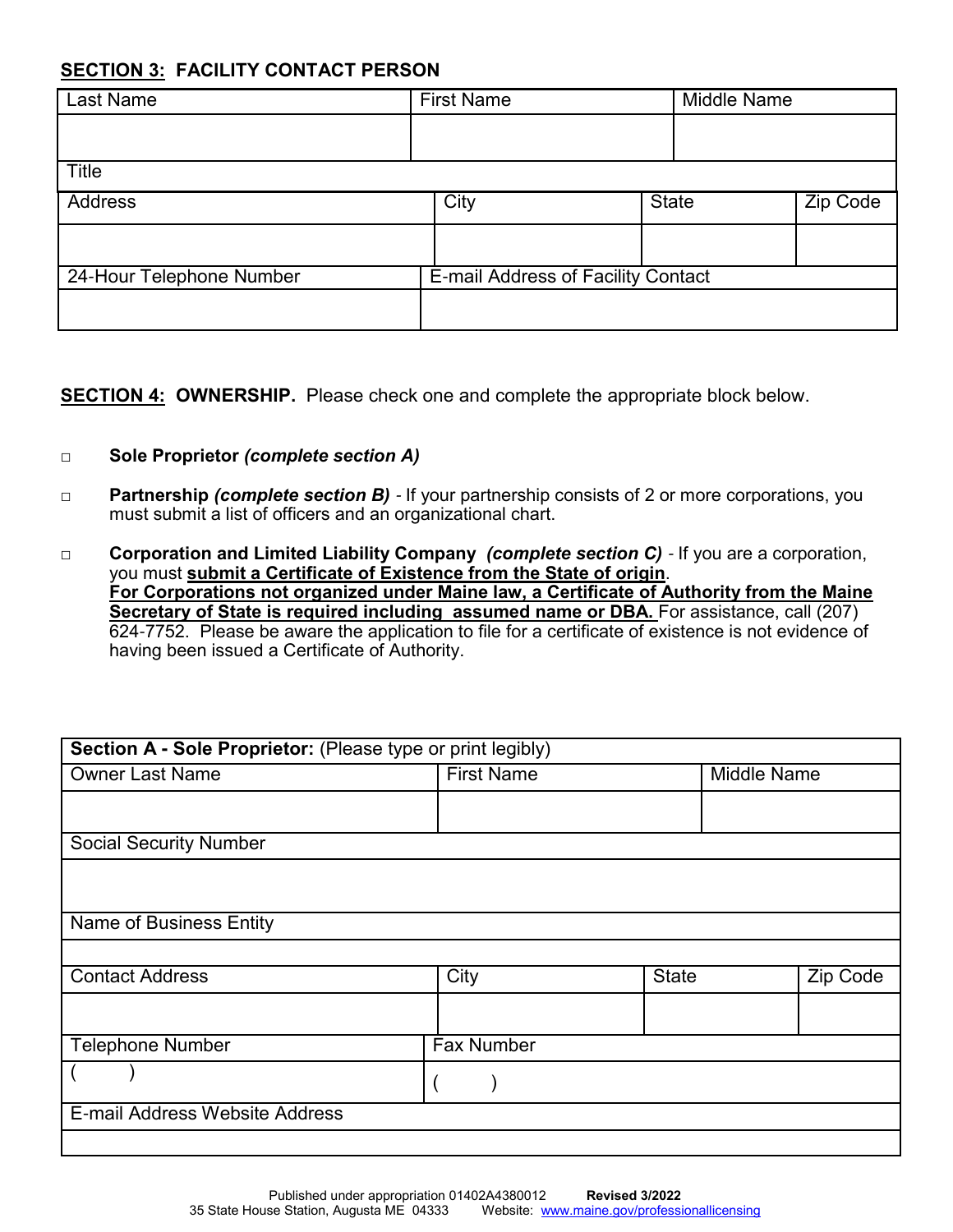#### **SECTION 4 (Continued):**

| <b>Section B - Partnership:</b> List the name and address of each partner (please type or print legibly).<br>Please see Chapter 12, Sec. 2(5)(A) (If you need more space please use separate sheet) |      |  |                    |          |  |
|-----------------------------------------------------------------------------------------------------------------------------------------------------------------------------------------------------|------|--|--------------------|----------|--|
| <b>PARTNERSHIP INFORMATION:</b>                                                                                                                                                                     |      |  |                    |          |  |
| Name of partnership                                                                                                                                                                                 |      |  |                    |          |  |
|                                                                                                                                                                                                     |      |  |                    |          |  |
| <b>Contact Address</b>                                                                                                                                                                              | City |  | <b>State</b>       | Zip Code |  |
|                                                                                                                                                                                                     |      |  |                    |          |  |
| <b>Telephone Number</b>                                                                                                                                                                             |      |  | <b>FEIN Number</b> |          |  |
|                                                                                                                                                                                                     |      |  |                    |          |  |
| E-mail Address                                                                                                                                                                                      |      |  |                    |          |  |
|                                                                                                                                                                                                     |      |  |                    |          |  |

#### **NAME AND CONTACT INFORMATION OF EACH PARTNER**

| <b>Person Last Name</b> | <b>First Name</b> |                  | <b>Middle Name</b> |  |          |
|-------------------------|-------------------|------------------|--------------------|--|----------|
|                         |                   |                  |                    |  |          |
| <b>Contact Address</b>  | City              |                  | <b>State</b>       |  | Zip Code |
|                         |                   |                  |                    |  |          |
| E-mail Address          |                   | Telephone number |                    |  |          |
|                         |                   |                  |                    |  |          |

| <b>Person Last Name</b> | <b>First Name</b> |                  |              | <b>Middle Name</b> |          |
|-------------------------|-------------------|------------------|--------------|--------------------|----------|
|                         |                   |                  |              |                    |          |
| <b>Contact Address</b>  | City              |                  | <b>State</b> |                    | Zip Code |
|                         |                   |                  |              |                    |          |
| E-mail Address          |                   | Telephone number |              |                    |          |
|                         |                   |                  |              |                    |          |

| <b>Person Last Name</b> | <b>First Name</b> |                  |              | <b>Middle Name</b> |          |
|-------------------------|-------------------|------------------|--------------|--------------------|----------|
|                         |                   |                  |              |                    |          |
| <b>Contact Address</b>  | City              |                  | <b>State</b> |                    | Zip Code |
|                         |                   |                  |              |                    |          |
| <b>E-mail Address</b>   |                   | Telephone number |              |                    |          |
|                         |                   |                  |              |                    |          |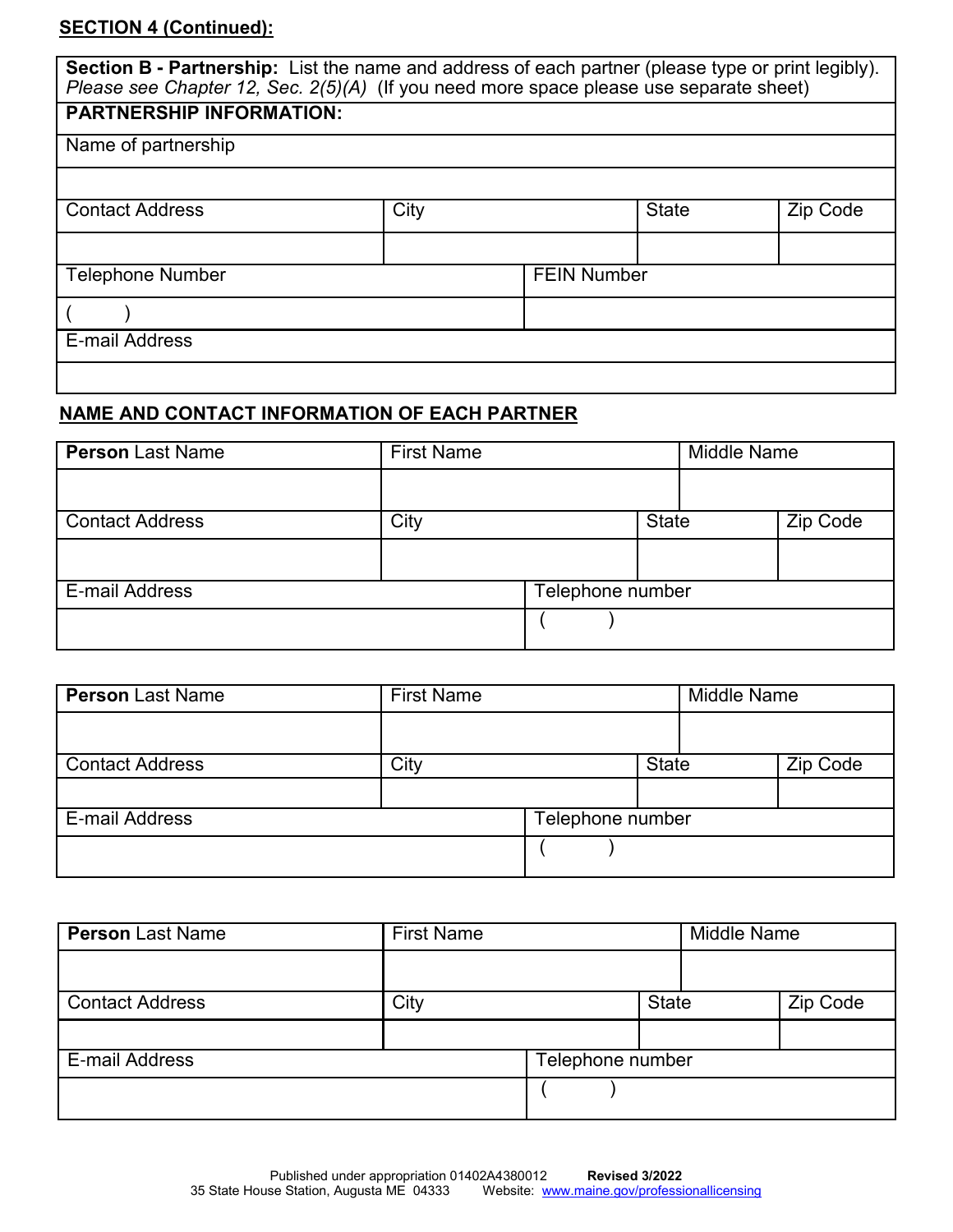| <b>Section C - Corporation Ownership:</b><br>(Please type or print legibly)               |      |      | Please include an organizational chart.<br>Please see Board Rule, Chapter 12, Sec. 2(5)(B) |              |          |
|-------------------------------------------------------------------------------------------|------|------|--------------------------------------------------------------------------------------------|--------------|----------|
| Name of Corporation                                                                       |      |      |                                                                                            |              |          |
|                                                                                           |      |      |                                                                                            |              |          |
|                                                                                           |      |      |                                                                                            |              |          |
| Assumed Name (d/b/a)                                                                      |      |      |                                                                                            |              |          |
|                                                                                           |      |      |                                                                                            |              |          |
| Name of Parent Company, if any                                                            |      |      |                                                                                            |              |          |
|                                                                                           |      |      |                                                                                            |              |          |
|                                                                                           |      |      |                                                                                            |              |          |
| FEIN # of Parent Company, if any                                                          |      |      |                                                                                            |              |          |
|                                                                                           |      |      |                                                                                            |              |          |
|                                                                                           |      |      |                                                                                            |              |          |
| <b>Applicant Contact Address of Corporation</b>                                           |      | City |                                                                                            | <b>State</b> | Zip Code |
|                                                                                           |      |      |                                                                                            |              |          |
|                                                                                           |      |      |                                                                                            |              |          |
| Applicant Physical Address of Corporation                                                 |      | City |                                                                                            | <b>State</b> | Zip Code |
|                                                                                           |      |      |                                                                                            |              |          |
|                                                                                           |      |      |                                                                                            |              |          |
| Applicant Telephone Number applicant                                                      |      |      |                                                                                            |              |          |
|                                                                                           |      |      |                                                                                            |              |          |
| E-mail Address for contacting company                                                     |      |      |                                                                                            |              |          |
|                                                                                           |      |      |                                                                                            |              |          |
|                                                                                           |      |      |                                                                                            |              |          |
| <b>Registered Agent Name for Maine</b>                                                    |      |      |                                                                                            |              |          |
|                                                                                           |      |      |                                                                                            |              |          |
|                                                                                           |      |      |                                                                                            |              |          |
| <b>Contact Address for Registered Agent</b>                                               | City |      |                                                                                            | <b>State</b> | Zip Code |
| If different from Corporation                                                             |      |      |                                                                                            |              |          |
|                                                                                           |      |      |                                                                                            |              |          |
| <b>Physical Address for Registered Agent</b>                                              | City |      |                                                                                            | <b>State</b> | Zip Code |
| If different from Corporation                                                             |      |      |                                                                                            |              |          |
|                                                                                           |      |      |                                                                                            |              |          |
| Registered Agent Email Address/Web Address                                                |      |      |                                                                                            |              |          |
|                                                                                           |      |      | Telephone                                                                                  |              |          |
|                                                                                           |      |      |                                                                                            |              |          |
|                                                                                           |      |      |                                                                                            |              |          |
| Name of Designated Officer - Must be an officer of the corporation applying for licensure |      |      |                                                                                            |              |          |
|                                                                                           |      |      |                                                                                            |              |          |
| Mailing Address of Representative                                                         |      | City |                                                                                            | State        | Zip Code |

| Mailing Address of Representative | City           | State | Zip Code |
|-----------------------------------|----------------|-------|----------|
|                                   |                |       |          |
| <b>Telephone Number</b>           | E-mail Address |       |          |
|                                   |                |       |          |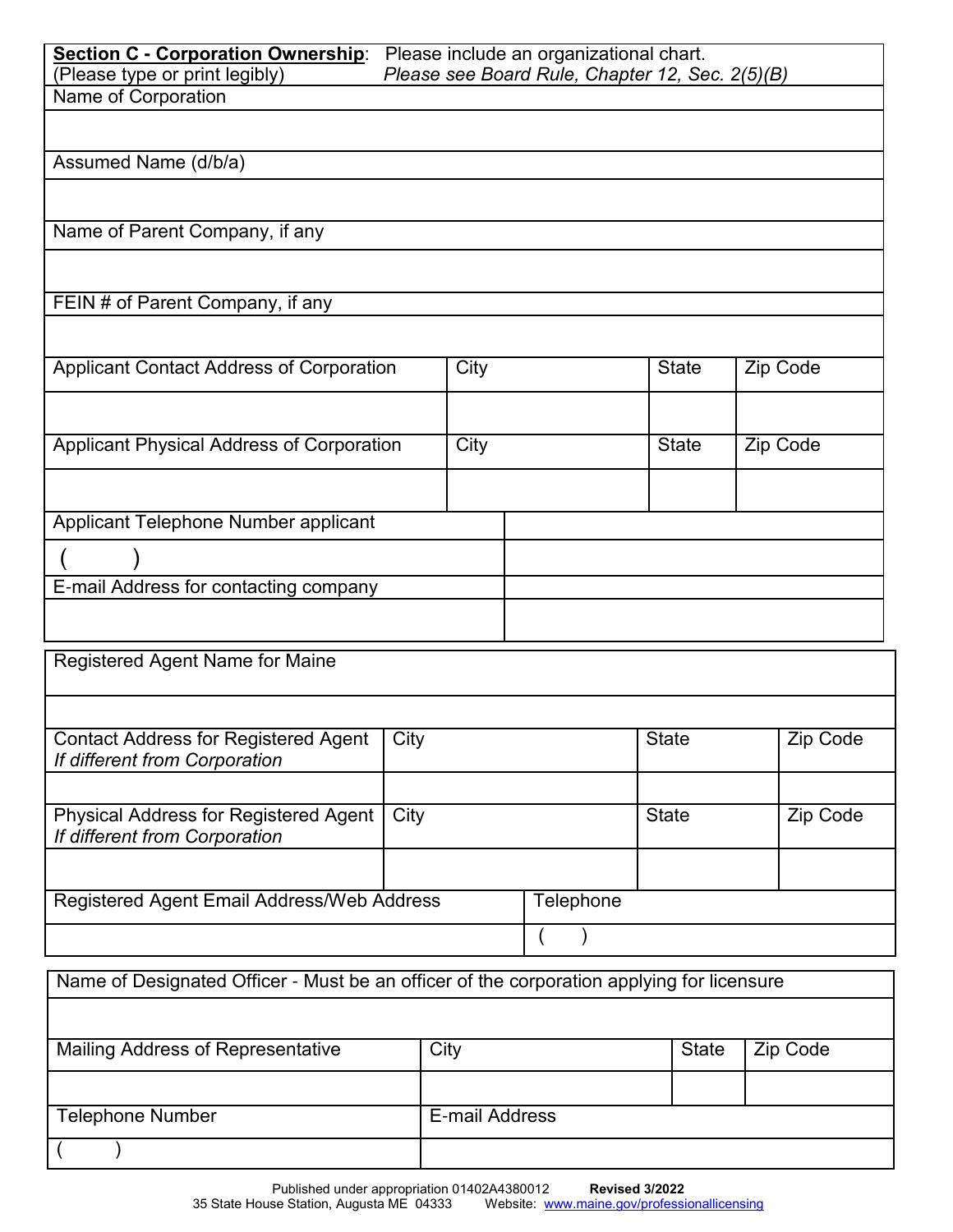#### **SECTION 4-C (Con't): CORPORATION OWNERSHIP**

Please see Board Rule, Chapter 12, Section 2(5)(B).

Is this corporation's stock traded on a major stock exchange and not over-the-counter

YES  $\Box$  NO  $\Box$  If, no complete the section below—List the name and contact address of each shareholder owning 10% or more of the voting stock of the corporation, including over-the-counter stock. Use a separate sheet of paper if needed.

| Name                 |      |                         |              |          |
|----------------------|------|-------------------------|--------------|----------|
|                      |      |                         |              |          |
| Address              | City |                         | <b>State</b> | Zip Code |
|                      |      |                         |              |          |
| <b>Email Address</b> |      | <b>Telephone Number</b> |              |          |
|                      |      |                         |              |          |

| Name                 |      |                         |              |          |
|----------------------|------|-------------------------|--------------|----------|
|                      |      |                         |              |          |
| Address              | City |                         | <b>State</b> | Zip Code |
|                      |      |                         |              |          |
| <b>Email Address</b> |      | <b>Telephone Number</b> |              |          |
|                      |      |                         |              |          |

| Name                 |      |                         |              |          |
|----------------------|------|-------------------------|--------------|----------|
|                      |      |                         |              |          |
| <b>Address</b>       | City |                         | <b>State</b> | Zip Code |
|                      |      |                         |              |          |
| <b>Email Address</b> |      | <b>Telephone Number</b> |              |          |
|                      |      |                         |              |          |

| Name                 |      |                         |              |          |
|----------------------|------|-------------------------|--------------|----------|
|                      |      |                         |              |          |
| Address              | City |                         | <b>State</b> | Zip Code |
|                      |      |                         |              |          |
| <b>Email Address</b> |      | <b>Telephone Number</b> |              |          |
|                      |      |                         |              |          |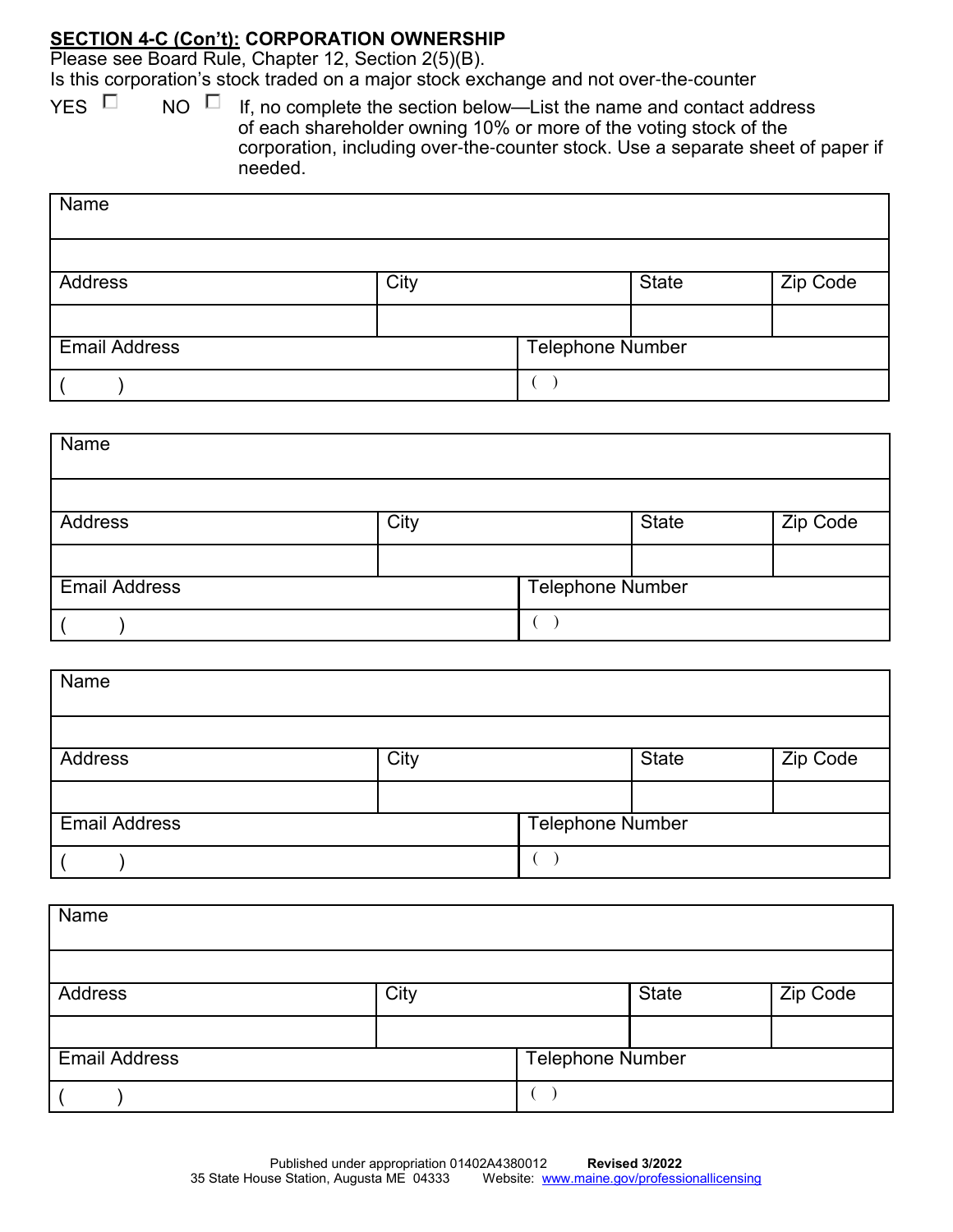#### **SECTION 4-C (Con't): CORPORATE OFFICER(S) AND DIRECTOR**

| 1. Last Name   | <b>First Name</b> |              | <b>Middle Name</b> |          |
|----------------|-------------------|--------------|--------------------|----------|
|                |                   |              |                    |          |
|                |                   |              |                    |          |
| Title          |                   |              |                    |          |
|                |                   |              |                    |          |
| <b>Address</b> | City              | <b>State</b> |                    | Zip Code |
|                |                   |              |                    |          |
|                |                   |              |                    |          |
| 2. Last Name   | <b>First Name</b> |              | <b>Middle Name</b> |          |
|                |                   |              |                    |          |
|                |                   |              |                    |          |
|                |                   |              |                    |          |
| <b>Title</b>   |                   |              |                    |          |
|                |                   |              |                    |          |
| <b>Address</b> | City              | <b>State</b> |                    | Zip Code |
|                |                   |              |                    |          |
|                |                   |              |                    |          |
| 3. Last Name   | <b>First Name</b> |              | <b>Middle Name</b> |          |
|                |                   |              |                    |          |
|                |                   |              |                    |          |
| Title          |                   |              |                    |          |
|                |                   |              |                    |          |
| <b>Address</b> | City              | <b>State</b> |                    | Zip Code |
|                |                   |              |                    |          |
|                |                   |              |                    |          |
| 4. Last Name   | <b>First Name</b> |              | <b>Middle Name</b> |          |
|                |                   |              |                    |          |
|                |                   |              |                    |          |
|                |                   |              |                    |          |
| <b>Title</b>   |                   |              |                    |          |
|                |                   |              |                    |          |

| <b>Address</b> | City | <b>State</b> | Zip Code |
|----------------|------|--------------|----------|
|                |      |              |          |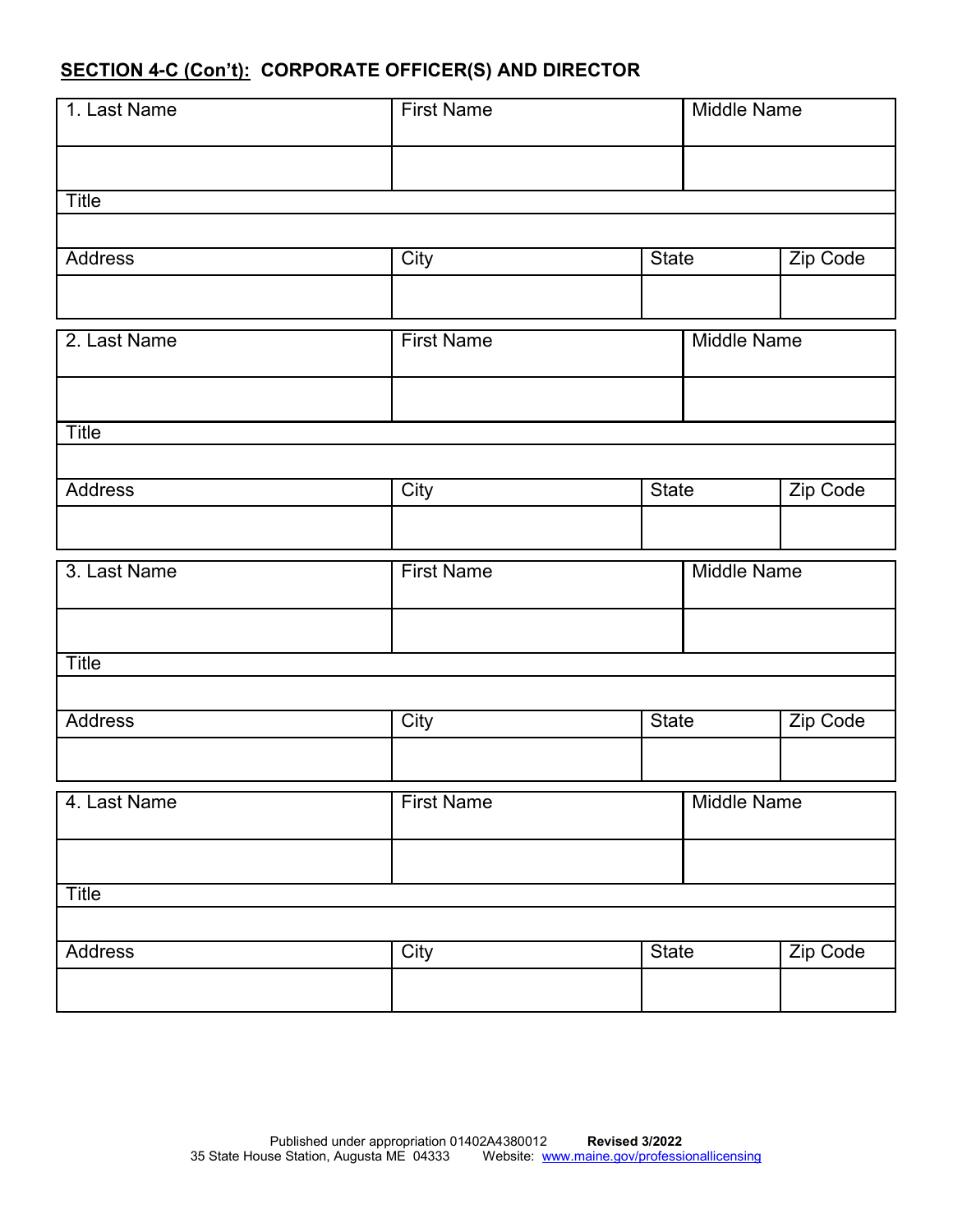#### **SECTION 5: DISCLOSURE**

| Has any state or territory of the U.S., province/territory of Canada, or any other jurisdiction<br>ever denied to this entity an application for license, certificate or registration, or taken any<br>disciplinary action in that jurisdiction (including, but not limited to, warning, reprimand, fine,<br>suspension, revocation or restrictions in permitted practice, probation with or without<br>monitoring)?<br>1. List the jurisdiction(s) that denied your license or issued discipline and date of action:<br>State/Jurisdiction_______________________<br>Date _____________________<br>State/Jurisdiction______________________<br>Date ______________________<br>State/Jurisdiction______________________ | $\Box$ No<br>$\Box$ Yes.<br>Complete<br>requested<br>information<br>AND attach<br>with this<br>application all<br>information<br>requested;<br>application |
|-------------------------------------------------------------------------------------------------------------------------------------------------------------------------------------------------------------------------------------------------------------------------------------------------------------------------------------------------------------------------------------------------------------------------------------------------------------------------------------------------------------------------------------------------------------------------------------------------------------------------------------------------------------------------------------------------------------------------|------------------------------------------------------------------------------------------------------------------------------------------------------------|
| 2. Attach with this application a copy of the consent agreement or decision and order for<br>each of the above, with this application.                                                                                                                                                                                                                                                                                                                                                                                                                                                                                                                                                                                  | will not be<br>accepted                                                                                                                                    |
| 3. Attach with this application - Describe, on a separate sheet of paper, a detailed<br>explanation in your own words, the nature of the incident.                                                                                                                                                                                                                                                                                                                                                                                                                                                                                                                                                                      | otherwise.                                                                                                                                                 |
| Has the US Drug Enforcement Administration (DEA) ever denied registration or had a DEA<br>Registration modified, restricted, suspended or revoked?<br>1. Attach with this application - Copy of the official document related to the DEA action<br>taken against entity.<br>2. Attach with this application - Describe, on a separate sheet of paper, a detailed expla-<br>nation in your own words, the nature of the incident.                                                                                                                                                                                                                                                                                        | $\sqcap$ No<br>□ Yes, as<br>stated in the<br>block above<br>attach all<br>information<br>requested<br>with this                                            |
| Has this entity ever been issued a citation, warning letter or untitled letter by FDA or similar                                                                                                                                                                                                                                                                                                                                                                                                                                                                                                                                                                                                                        | application                                                                                                                                                |
| action taken by any governmental board?                                                                                                                                                                                                                                                                                                                                                                                                                                                                                                                                                                                                                                                                                 | $\sqcap$ No<br>$\Box$ Yes, as                                                                                                                              |
| 1. Attach with this application - Copy of the official document related to the FDA action tak-<br>en against entity.                                                                                                                                                                                                                                                                                                                                                                                                                                                                                                                                                                                                    | stated above<br>attach all<br>information                                                                                                                  |
| 2. Attach with this application - Describe, on a separate sheet of paper, a detailed expla-<br>nation in your own words, the nature of the incident.                                                                                                                                                                                                                                                                                                                                                                                                                                                                                                                                                                    | requested<br>with this<br>application                                                                                                                      |

#### **SECTION 6: LIST OF JURISDICTIONS IN WHICH YOU HOLD OR HAVE EVER HELD A MANUFACTURER LICENSE.**

On a separate sheet, list each state or jurisdiction the applicant has at any time held a pharmaceutical license, including controlled substance licenses. **The information must include the following in the same format please:**

| State, Territory,<br>Country | License Number & Lic Type | l Date<br>l Issued | $\blacksquare$ Expiration Date | Was discipline ever<br>imposed? Yes / No |
|------------------------------|---------------------------|--------------------|--------------------------------|------------------------------------------|
|                              |                           |                    |                                |                                          |

**FORM:** For your convenience a form to report this information is available online from our applications and forms section entitled "Reporting Jurisdictions of Licensure."

If discipline was imposed, you **must attach with this application** a copy of the consent agreement, order or legal document issued.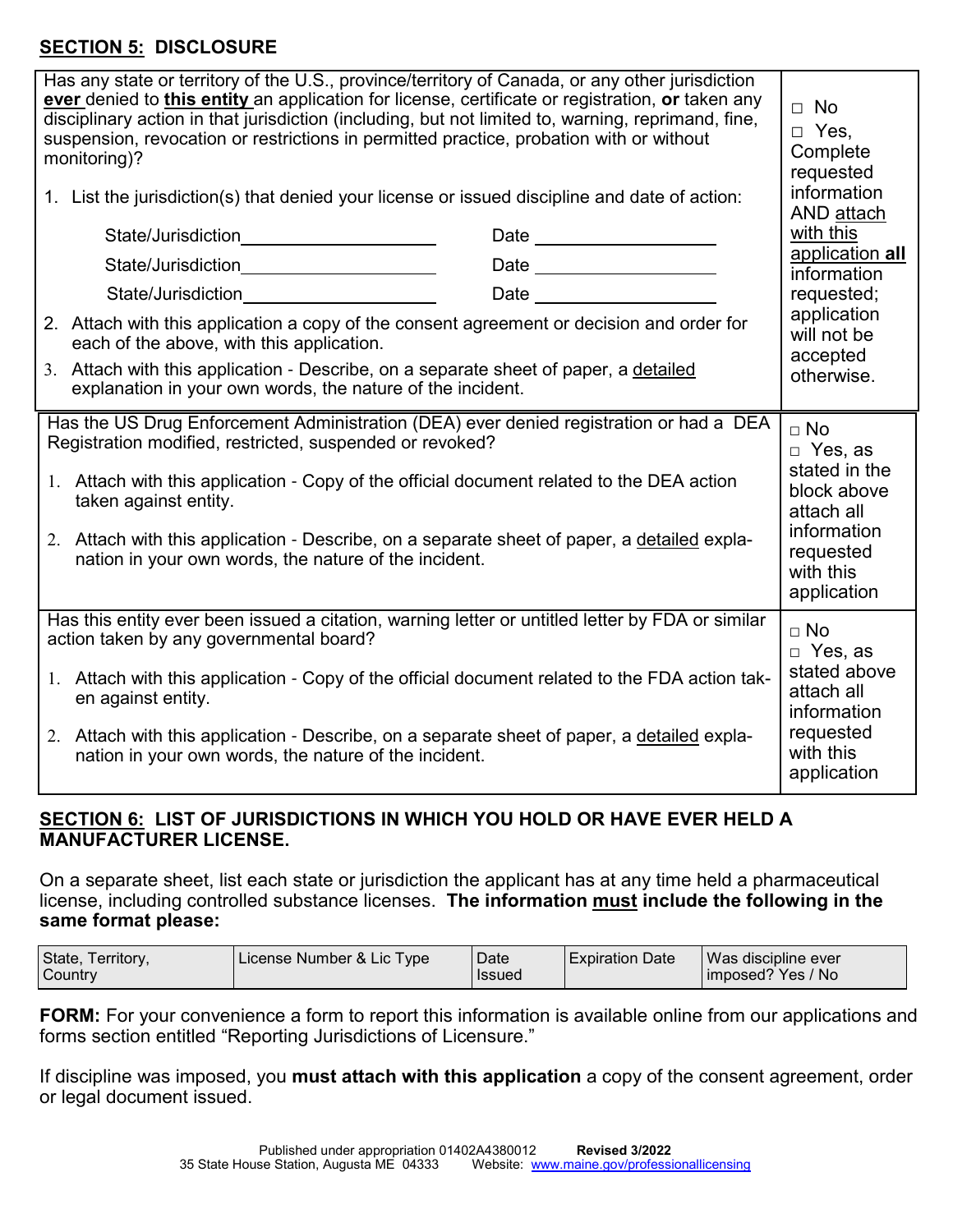#### **SECTION 7: NOTICE REGARDING INSULIN PRODUCT REGISTRATION FEE**

 $\square$  Check here to demonstrate you have read this notice.

#### **NOTICE REGARDING INSULIN PRODUCT REGISTRATION FEE:**

Ref. 32 M.R.S.A. § 13800-D. Insulin product registration fee

 A Manufacturer that produces insulin that is sold, delivered or distributed in the State of Maine shall pay an annual registration fee of \$75,000 to the board at the time of renewal in addition to any license renewal fee required to be paid by the manufacturer. (licenses expire December 31 annually)

**Exception:** A manufacturer whose aggregate total of insulin sold, delivered or distributed in this State does not exceed 500,000 units of insulin in the year in which a registration fee is due is not required to pay the registration fee. To qualify for the exception, a manufacturer must demonstrate to the board, by January 31st of the year following the year in which the registration fee is due, that the aggregate total of insulin produced by the manufacturer that was sold, delivered or distributed within this State in the year in which the manufacturer seeks to claim the exception did not exceed 500,000 units

**Example:** Registration due December 31, 2022, request for an exception must be submitted by January 31, 2022, and so on.)

**Note**: This page must be returned with the application.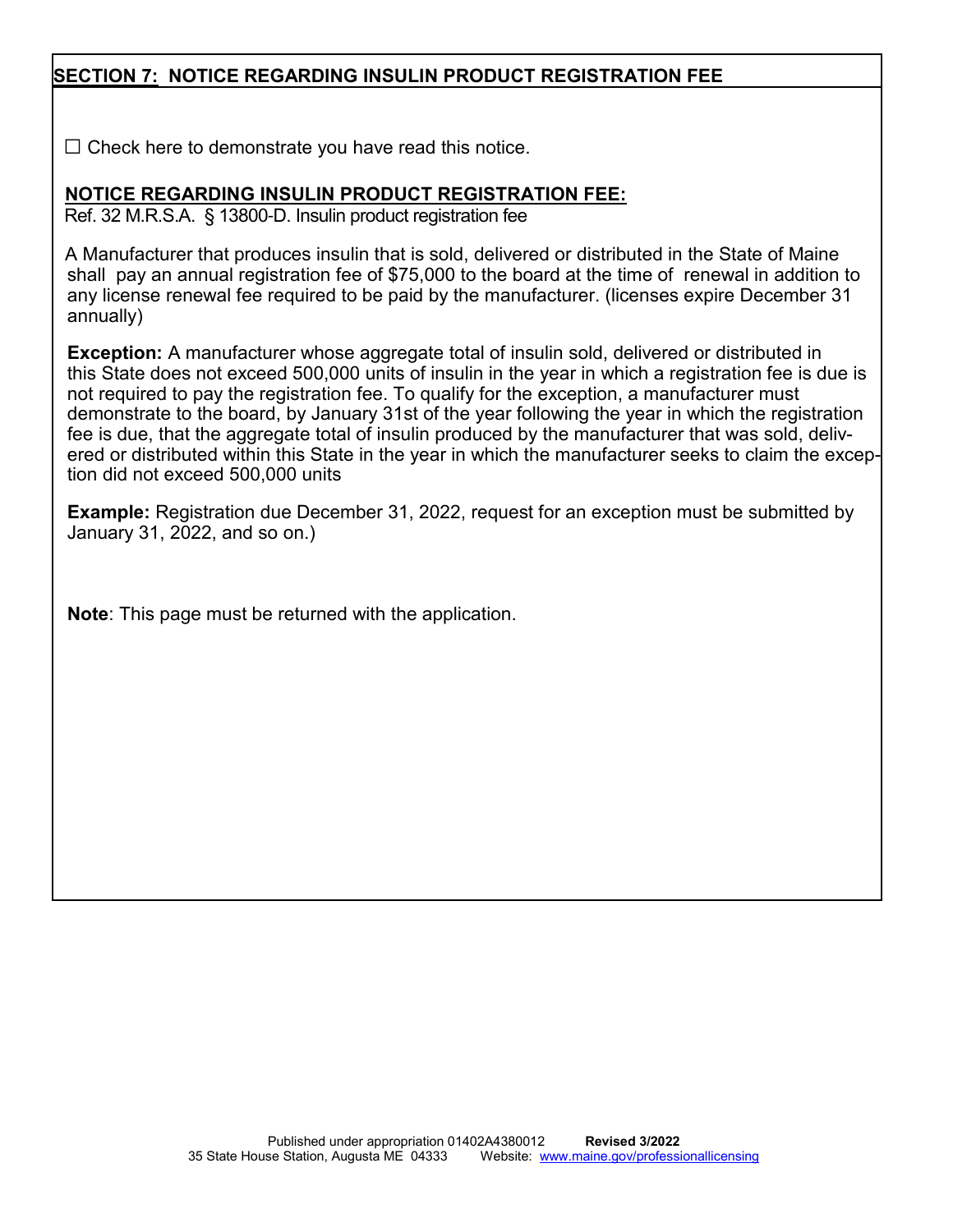#### **SECTION 8: MANUFACTURERS OF OPIOID MEDICATION**

#### □ **Check here to demonstrate you have read this notice.**

#### **NOTICE REGARDING MANUFACTURERS OF OPIOID MEDICATION:**

If this entity manufacturers opioid medication products you must complete the Opioid Prescription Drug Manufacturer (MFO) application online. You must submit this manufacturer (MF) application before applying online for the Opioid Prescription Drug Manufacturer license.

Once the Board has received your application for the MF license, a pending license number will be assigned and be available for you to obtain using this link https://www.pfr.maine.gov/almsonline/almsquery/SearchCompany.aspx You may then apply online for the MFO registration using the following link https://licensing.web.maine.gov/cgi-bin/online/licensing/begin.pl?board\_number=4380

A Manufacturer of opioid medication (MFO) will be assessed for a total fee of \$55,000. IF the entity only manufactures an opioid medication(s) that is approved by the United States Food and Drug Administration for use only in veterinary medicine, the \$55,000 assessment does not apply, but the MFO registration is still required.

 A Manufacturer of opioid medication (MFO) that sells, delivers, or distributes an opioid medication within Maine shall pay an annual product registration fee of \$250,000 to the board at the time of renewal (licenses expire December 31 annually).

 **Exception:** A manufacturer that does not sell, deliver or distribute 2,000,000 million or more units of an opioid medication within Maine in the year in which a registration fee is due the manufacturer is exempt from the product registration fee. To qualify for the exception, the manufacturer must demonstrate proof to the board, by January  $31<sup>st</sup>$  of the following year in which the registration fee is due.

**Example:** Registration due December 31, 2020, request for an exception must be submitted by January 31, 2021, and so on.)

**Note**: This page must be returned with the application.